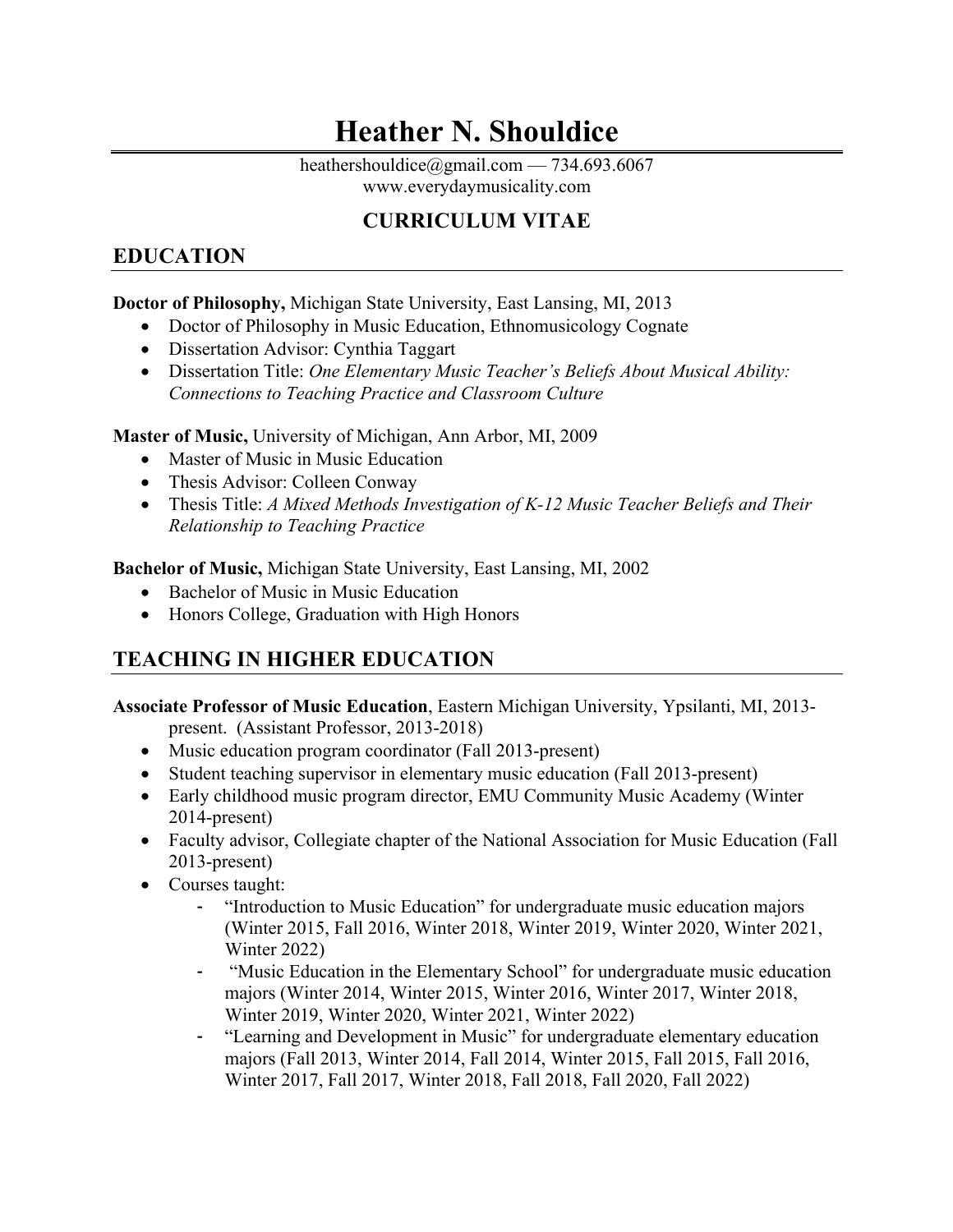- "Psychology of Music Teaching and Learning" for graduate music education majors (Fall 2013, Fall 2017, Winter 2019, Winter 2021)
- "Historical and Philosophical Foundations of Music Education" for graduate music education majors (Winter 2014, Winter 2020, Winter 2022)
- "Curriculum and Assessment in Music Education" for graduate music education majors (Fall 2015, Fall 2018, Fall 2020, Fall 2022)
- Sabbatical (Fall 2019)
- Faculty Research Fellowship (Fall 2021)

### **Guest Lecturer**

- Invited virtual guest lecture on Gordon's Music Learning Theory (November 2, 2021). Temple University, Philadelphia, PA. Invited by Dr. Alison Reynolds, Professor of Music Education.
- Invited virtual guest lecture on Gordon's Music Learning Theory (June 2, 2021). University of Florida, Gainesville, FL. Invited by the Dr. William Bauer, Professor and Head of Music Education.
- Invited virtual guest speaker on gender bias in music education (March 26, 2021). VanderCook College of Music, Chicago, IL. Invited by the Diversity and Inclusion Task Force.
- Invited virtual guest lecture on Gordon's Music Learning Theory (November 3, 2020). Temple University, Philadelphia, PA. Invited by Dr. Alison Reynolds, Professor of Music Education.
- Invited virtual guest lecture on Gordon's Music Learning Theory (April 21, 2020). Truman State University, Kirksville, MO. Invited by Dr. Jocelyn Prendergast, Assistant Professor of Music.
- Invited virtual guest lecture on music education research (April 13, 2020). Maranatha Baptist University, Watertown, WI. Invited by Dr. Rick Townsend, Professor of Music.
- Invited virtual guest lecture on Gordon's Music Learning Theory (October 29, 2018). Central Michigan University, Mount Pleasant, MI. Invited by Dr. Ashley Allen, Assistant Professor of Music Education.
- Invited virtual guest lectures on music learning and aptitude in music psychology course for graduate music education majors (July 5, 2016; July 5, 2017). Capital University, Columbus, OH. Invited by Dr. Ryan Shaw, Assistant Professor of Music Education.
- Invited guest lecture on music teacher beliefs in music education philosophy course for graduate music education majors (July 8, 2016). Michigan State University, East Lansing, MI. Invited by Dr. Juliet Hess, Assistant Professor of Music Education.
- Invited guest lecture on music literacy development in "Beginning Instrumental Music" methods course for undergraduate music education majors (October 9, 2014). University of Michigan, Ann Arbor, MI. Invited by Dr. Colleen Conway, Professor of Music Education.

**Graduate Teaching Assistant**, Michigan State University, East Lansing, MI, 2010-2013

- Instructor, "Introduction to Music Education" for undergraduate music education majors (Fall 2012).
- Instructor, "Methods and Materials of Elementary Music" for undergraduate general education majors (Fall 2010, Spring 2011, Fall 2011, Spring 2013).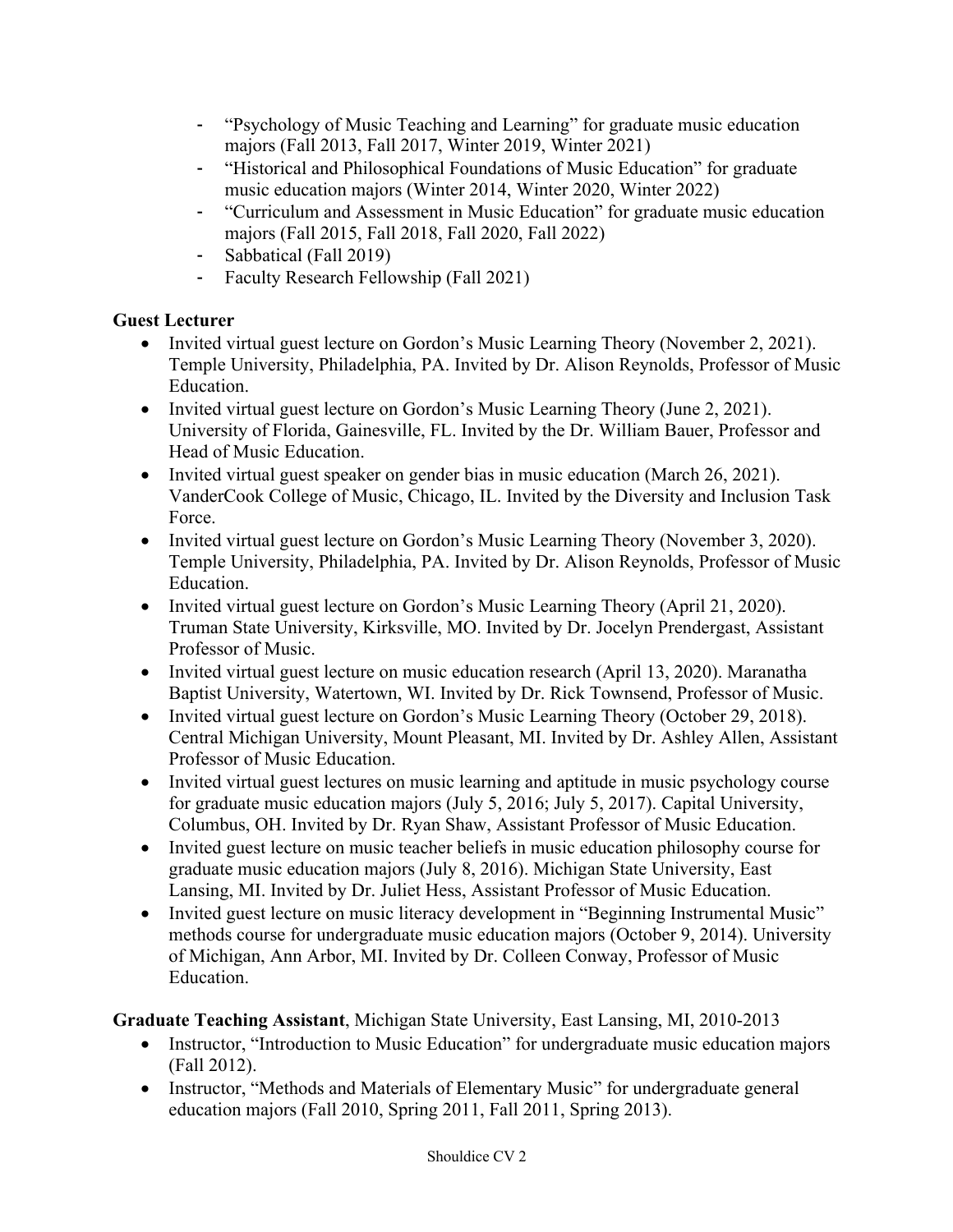- Co-instructor, "Introduction to Music Education" for undergraduate music education majors (Spring 2012).
- Student teacher supervisor in music education (Fall 2010-Spring 2013).
- Teaching Assistant, "Music in Early Childhood" for music education majors (Fall 2012).
- Teaching Assistant, "Teaching General Music in the Elementary School" for music education majors (Spring 2013).
- Guest lecturer, "Principles of Music Education" and "Introduction to Music Education" for music education majors (Fall 2011, Spring 2013).

**Faculty Member**, Gordon Institute for Music Learning, 2007-present

- Instructor of professional development levels courses in Elementary General Music for music educators. Specific courses taught include the following:
	- Elementary General Level 1 GIML Professional Development Levels Course, Michigan State University, East Lansing, MI, planned for June 2022.
	- Elementary General Level 2 GIML Professional Development Levels Course, Michigan State University, East Lansing, MI, June 2019.
	- Elementary General Level 1 GIML Professional Development Levels Course, Michigan State University, East Lansing, MI, June 2018.
	- Elementary General Level 1 GIML Professional Development Levels Course, State University of New York at Buffalo, Buffalo, NY, July 2015.
	- Elementary General Level 1 GIML Professional Development Levels Course, State University of New York at Buffalo, Buffalo, NY, July 2014.
	- Elementary General Level 1 GIML Certification, Gordon College, Wenham, MA, July-August 2012.
	- Elementary General Level 2 GIML Certification, State University of New York at Buffalo, Buffalo, NY, July 2012.
	- Elementary General Level 1 GIML Certification, Michigan State University, East Lansing, MI, June 2012.
	- Elementary General Level 1 GIML Certification, University of South Carolina, Columbia, SC, July 2011.
	- Elementary General Level 2 GIML Certification, Michigan State University, East Lansing, MI, June 2011.
	- Elementary General Music Level 1 GIML Certification, University of South Carolina, Columbia, SC, July 2010.

## **TEACHING IN SCHOOLS**

**Early Childhood Music Teacher**, Eastern Michigan University Community Music Academy, Ypsilanti, MI, 2014-2015.

• Taught early childhood music classes for children ages birth through six years.

- **Early Childhood Music Teacher**, Michigan State University Community Music School, East Lansing, MI, 2010-2013, 1999-2001.
	- Taught early childhood music classes for children ages birth through seven years.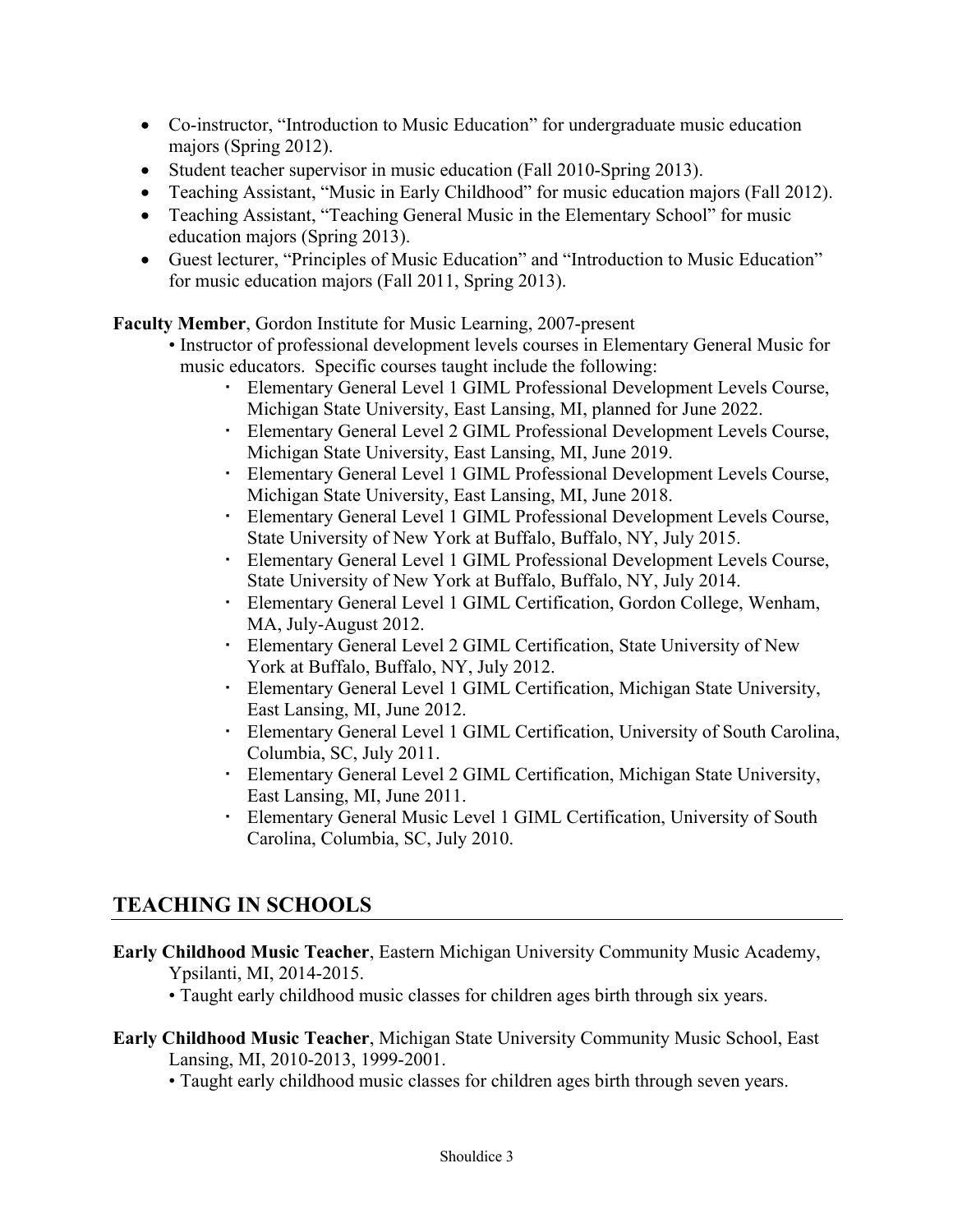#### **Elementary General Music Teacher**, Okemos Public Schools, Okemos, MI, 2010-2012.

- Taught general music classes for early elementary students.
- **Elementary General Music and Choir Teacher**, Farmington Public Schools, Farmington, MI, 2004-2010.
	- Taught general music classes for kindergarten through fifth grade students, choir for fourth and fifth grade students, and adaptive music for students with ASD.
- **Elementary General Music Teacher**, Woodhaven-Brownstown School District, Woodhaven, MI, 2002-2004.
	- Taught general music classes for kindergarten through fifth grade students.
- **Early Childhood Music Teacher**, Music Center of South Central Michigan, Battle Creek, MI, 2000-2002.
	- Taught early childhood music classes for children ages birth through five years.

#### **General Music Teacher**, Happy Time Kindergarten Readiness Program, Lansing, MI, 2001.

• Taught general music classes for kindergarten readiness students.

#### **General Music Teacher**, Beekman Center, Lansing, MI, 2001.

• Taught general music classes for students with special needs.

### **PRACTITIONER PRESENTATIONS**

#### **2022**

- Research to "real life": Applications of recent research for elementary general music. Wisconsin State Music Conference, Madison, WI (accepted for October 2022).
- The invisible power of teacher beliefs. Wisconsin State Music Conference, Madison, WI (accepted for October 2022).

#### **2021**

- Fostering vocal creativity and improvisation in elementary music. New York State School Music Association Winter Conference, Rochester, NY.
- Teaching harmony step-by-step: A sequential approach to developing harmonic audiation. New York State School Music Association Winter Conference, Rochester, NY.
- Individual musicking: Developing elementary students' musical independence. New York State School Music Association Winter Conference, Rochester, NY.
- Research to "real life": Applications of recent research for elementary general music. New York State School Music Association Winter Conference, Rochester, NY.
- What does it mean to be musically literate? Michigan Music Teachers Association State Conference, Ann Arbor, MI.
- A guide for getting published: Lots of "Audeas" for music teachers (co-presented with Christina Hornbach and Jill Reese). Gordon Institute for Music Learning, International Conference, Chicago, IL.
- LSA clinic—Elementary level. Gordon Institute for Music Learning, International Conference, Chicago, IL.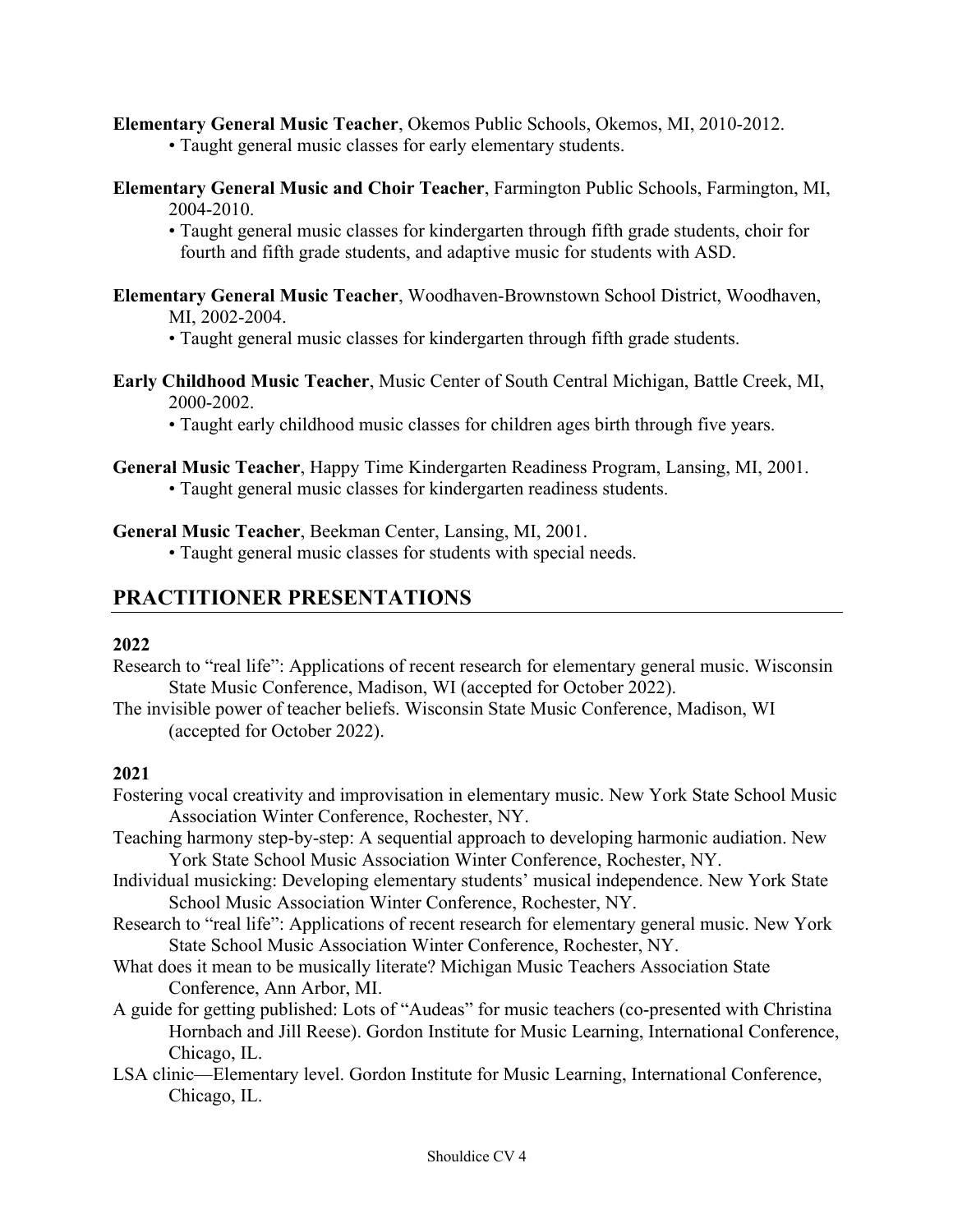Promoting a gender inclusive environment in elementary general music. Michigan Music Conference (virtual event).

#### **2020**

- Fostering vocal creativity and improvisation in elementary music. New York State School Music Association Winter Conference, Rochester, NY (invited for December 2020 but canceled due to COVID19).
- Teaching harmony step-by-step: A sequential approach to developing harmonic audiation. New York State School Music Association Winter Conference, Rochester, NY (invited for December 2020 but canceled due to COVID19).
- Individual musicking: Developing elementary students' musical independence. New York State School Music Association Winter Conference, Rochester, NY (invited for December 2020 but canceled due to COVID19).
- Research to "real life": Applications of recent research for elementary general music. New York State School Music Association Winter Conference, Rochester, NY (invited for December 2020 but canceled due to COVID19).
- More bang for your buck: Extending lessons, making connections, and curriculum mapping for elementary general music. Gordon Institute for Music Learning, New England chapter (virtual webinar).
- Fostering vocal improvisation in elementary music. Organization of American Kodaly Educators National Conference, Portland, OR.
- "Begin with the end in mind": Using backward design to build sequential elementary music instruction. Michigan Music Conference, Grand Rapids, MI.
- Sing and strum: Building harmonic skill and understanding through singing and ukulele (copresented with Amy Sierzega). Michigan Music Conference, Grand Rapids, MI.

#### **2019**

- Evading the MLT police: Making compromises without compromising core values. Gordon Institute for Music Learning, International Conference, Chicago, IL.
- Teaching harmony step-by-step: A sequential approach to developing harmonic audiation. Gordon Institute for Music Learning, Ohio chapter.
- Research to 'real life': Applications of recent research for elementary general music. Michigan Music Conference, Grand Rapids, MI.

#### **2018**

- More bang for your buck: Extending lessons, making connections, and curriculum mapping for elementary general music. Gordon Institute for Music Learning, New York chapter.
- Teaching harmony step-by-step: A sequential approach to developing harmonic audiation. Gordon Institute for Music Learning, New England chapter.
- Research-to-practice: The invisible power of teacher beliefs. Michigan Music Conference, Grand Rapids, MI.

#### **2017**

More bang for your buck: Extending lessons, making connections, and curriculum mapping for elementary general music. Gordon Institute for Music Learning, Michigan Chapter. Hope College, Holland, MI.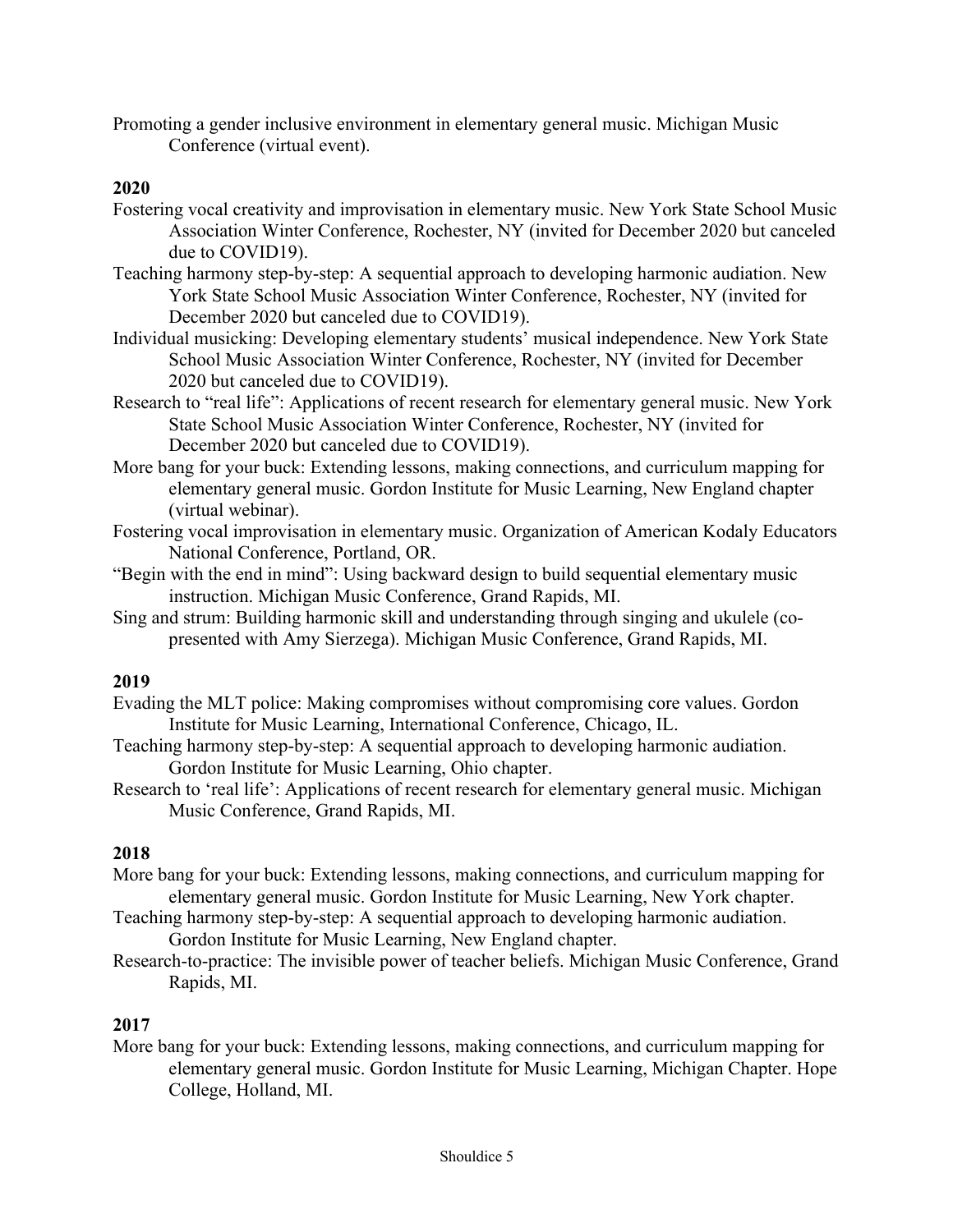- Hearing the notes on the page: How to help kids make sense of music notation. General Music Fall Workshop, Michigan Music Education Association, Ypsilanti, MI.
- Beyond major and minor: Expanding musical experiences through varied tonalities. Gordon Institute for Music Learning, International Conference, Chicago, IL.
- Music learning theory in depth. Wisconsin School Music Association, Waunakee, WI.
- Elementary methods workshop: Gordon music learning theory day. Wisconsin School Music Association, Waunakee, WI.
- Music Learning Theory in upper elementary. Gordon Institute for Music Learning, Michigan Chapter. Eastern Michigan University, Ypsilanti, MI.
- Beyond major and minor: Expanding students' musical experiences through varied tonalities. Michigan Music Conference, Grand Rapids, MI.

#### **2016**

Elementary methods workshop: Gordon music learning theory day. Wisconsin School Music Association, Waunakee, WI.

#### **2015**

- Elementary methods workshop: Gordon music learning theory day. Wisconsin School Music Association, Waunakee, WI.
- Playing nice in the sandbox: Communicating and collaborating with others. Gordon Institute for Music Learning, International Conference, Chicago, IL.
- Hearing the notes on the page: How to help kids make sense of music notation. New Hampshire Music Educators' Association Spring Conference, Concord, NH.
- Improvisation is elementary: It's all about readiness. New Hampshire Music Educators' Association Spring Conference, Concord, NH.
- More bang for your buck: Extending lessons and making connections in elementary general music. New Hampshire Music Educators' Association Spring Conference, Concord, NH.
- More bang for your buck: Extending lessons and making connections in elementary general music. Michigan Music Educators Association Collegiate Conference, East Lansing, MI.
- Advocating the importance of elementary general music. Michigan Music Conference, Grand Rapids, MI.

Focusing on musicianship in the designing of curriculum and assessment. Panelist with Colleen Conway, University of Michigan. Michigan Music Conference, Grand Rapids, MI.

#### **2014**

- Moving forward with the Alliance for Active Music Making: Growth through collaboration. Panel led by Judy Bond. American Orff-Schulwerk Association Professional Development Conference, Nashville, TN.
- When worlds collide: Incorporating vernacular music into the elementary classroom. Michigan Music Conference, Grand Rapids, MI.

#### **2013**

- Responding to the musical needs of young children. Piano Teachers' Forum of Grand Rapids. Grand Rapids, MI.
- Assessment of musical skills and development of music literacy: Tools for fostering musical independence. Gordon Institute for Music Learning, New England chapter.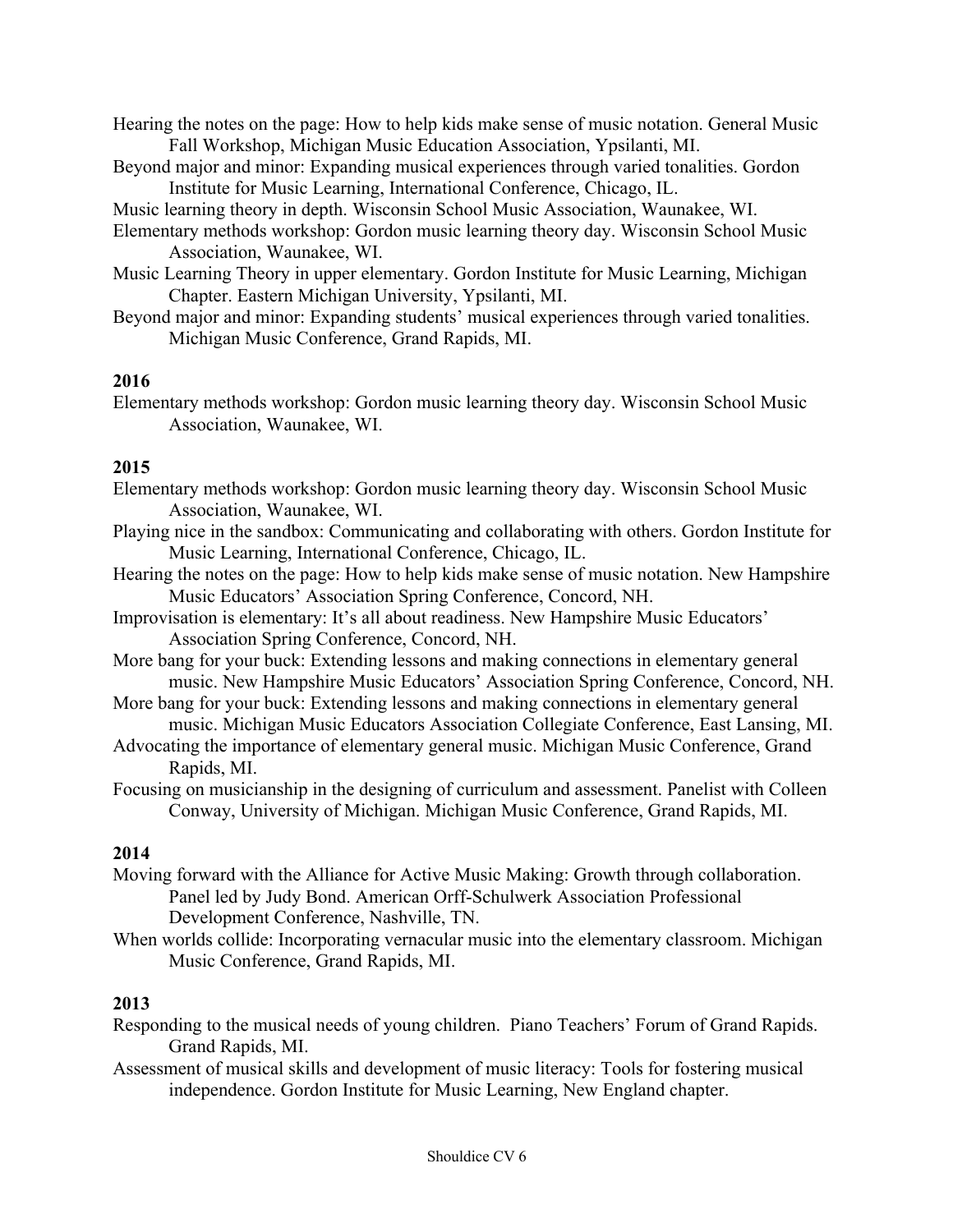The ABCs of MLT. Flint Area Music Educators, University of Michigan-Flint.

- Improvisation is elementary: It's all about readiness. NAfME National In-Service Conference, Nashville, TN.
- Hearing the notes on the page: How to help kids make sense of music notation. Gordon Institute for Music Learning, International Conference, Chicago, IL.
- Individual musicking: Developing elementary students' musical independence. Gordon Institute for Music Learning, International Conference, Chicago, IL.
- Tips for administering aptitude tests. Gordon Institute for Music Learning, International Conference, Chicago, IL.
- Independence, uniqueness, tolerance, unity, & music. Panelist with Wendy Valerio and Judy Bond. Gordon Institute for Music Learning, International Conference, Chicago, IL.
- Music learning theory in depth. Wisconsin School Music Association, Waunakee, WI.
- Elementary methods workshop: Gordon music learning theory day. Wisconsin School Music Association, Waunakee, WI.
- Pathways to independent musicianship: Engaging young children in active music making and sequential skill development. Millikin University, Decatur, IL.
- Individual musicking: Developing elementary students' musical independence. Michigan Music Conference, Grand Rapids, MI.
- Fostering vocal creativity and improvisation in elementary music. Michigan Music Conference, Grand Rapids, MI.
- Illuminating the mystery: Music Learning Theory in action (co-presenter with Cynthia Taggart and Jennifer Bailey). Michigan Music Conference, Grand Rapids, MI.

#### **2012**

- Nurturing independent musicianship through creativity and improvisation. Gordon Institute for Music Learning, New York chapter.
- Elementary methods workshop: Gordon music learning theory day. Wisconsin School Music Association, Waunakee, WI.
- Hearing the notes on the page: How to help kids make sense of music notation. South Carolina Music Educators Association In-Service Conference, North Charleston, SC.
- Improvisation is elementary: It's all about readiness. South Carolina Music Educators Association In-Service Conference, North Charleston, SC.
- Hearing the notes on the page: How to help kids make sense of music notation. Michigan Music Conference, Grand Rapids, MI.
- Music Learning Theory Hour (co-presenter with Cynthia Taggart). Michigan Music Conference, Grand Rapids, MI.

#### **2011**

- Elementary methods workshop: Gordon music learning theory day. Wisconsin School Music Association, Waunakee, WI.
- Improvisation is elementary: It's all about readiness. Illinois Music Educators Association All-State Conference, Peoria, IL.
- A playful approach to teaching preschool and kindergarten music. MENC North Central Division Convention/Ohio Music Educators Association Professional Development Conference, Cincinnati, OH.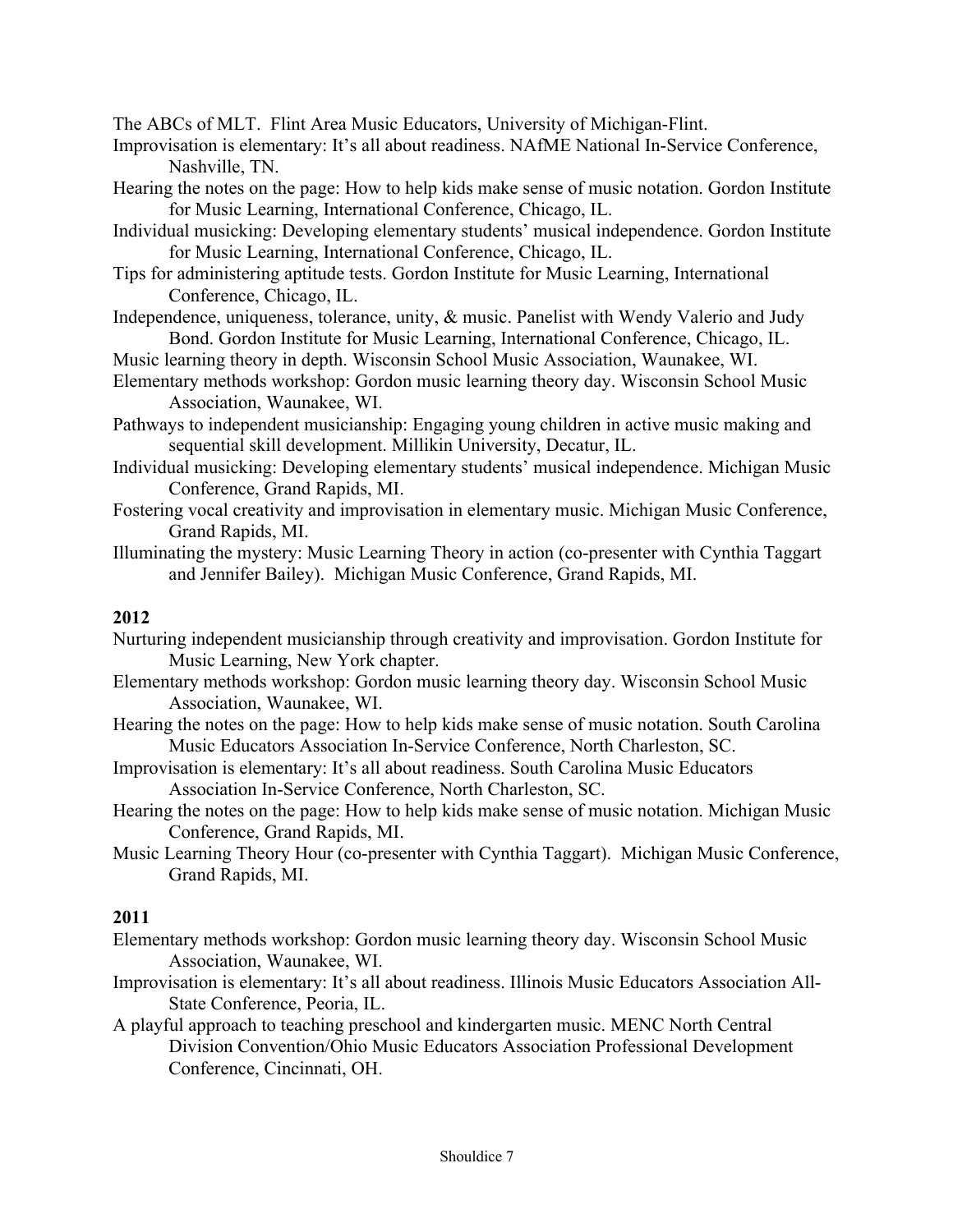- The ABCs of MLT: A beginner's guide to music learning theory. MENC North Central Division Convention/Ohio Music Educators Association Professional Development Conference, Cincinnati, OH.
- Improvisation is elementary: It's all about readiness. MENC North Central Division Convention/Ohio Music Educators Association Professional Development Conference, Cincinnati, OH.

#### **2010**

- Elementary methods workshop: Gordon music learning theory day. Wisconsin School Music Association, Waunakee, WI.
- The ABCs of MLT. Gordon Institute for Music Learning, Michigan Chapter.
- Developing musicianship in elementary general music: Day one to long run. Gordon Institute for Music Learning, South Carolina Chapter.
- A playful approach to teaching preschool and kindergarten music. Illinois Music Educators Association All-State Conference, Peoria, IL.
- More bang for your buck: Extending lessons and making connections in elementary general music. Michigan Music Conference, Grand Rapids, MI.
- The ABCs of MLT: A beginner's guide to music learning theory. Michigan Music Conference, Grand Rapids, MI.
- Success as a co-operating teacher for elementary music: A panel discussion. Panelist with Colleen Conway, University of Michigan. Michigan Music Conference, Grand Rapids, MI.

#### **2009**

- Improvisation is elementary: It's all about readiness. Wisconsin State Music Conference, Madison, WI.
- Improvisation is elementary: It's all about readiness. Gordon Institute for Music Learning International Conference, Winston-Salem, NC.
- Composing from the inside out: Meaningful composition in elementary general music. Gordon Institute for Music Learning International Conference, Winston-Salem, NC.
- Elementary methods workshop: Gordon music learning theory day. Wisconsin School Music Association, Waunakee, WI.

Improvisation is elementary: It's all about readiness. MENC North Central Division Convention/Indiana Music Educators Association State Conference, Indianapolis, IN.

- Improvisation is elementary: It's all about readiness. Michigan Music Conference, Grand Rapids, MI.
- Composing from the inside out: Meaningful composition in elementary general music. Presentation with Amy Rabe, Farmington Public Schools. Michigan Music Conference, Grand Rapids, MI.

#### **2008**

Elementary methods workshop: Gordon music learning theory day. Wisconsin School Music Association, Waunakee, WI.

The ABCs of MLT. Gordon Institute for Music Learning, Michigan Chapter.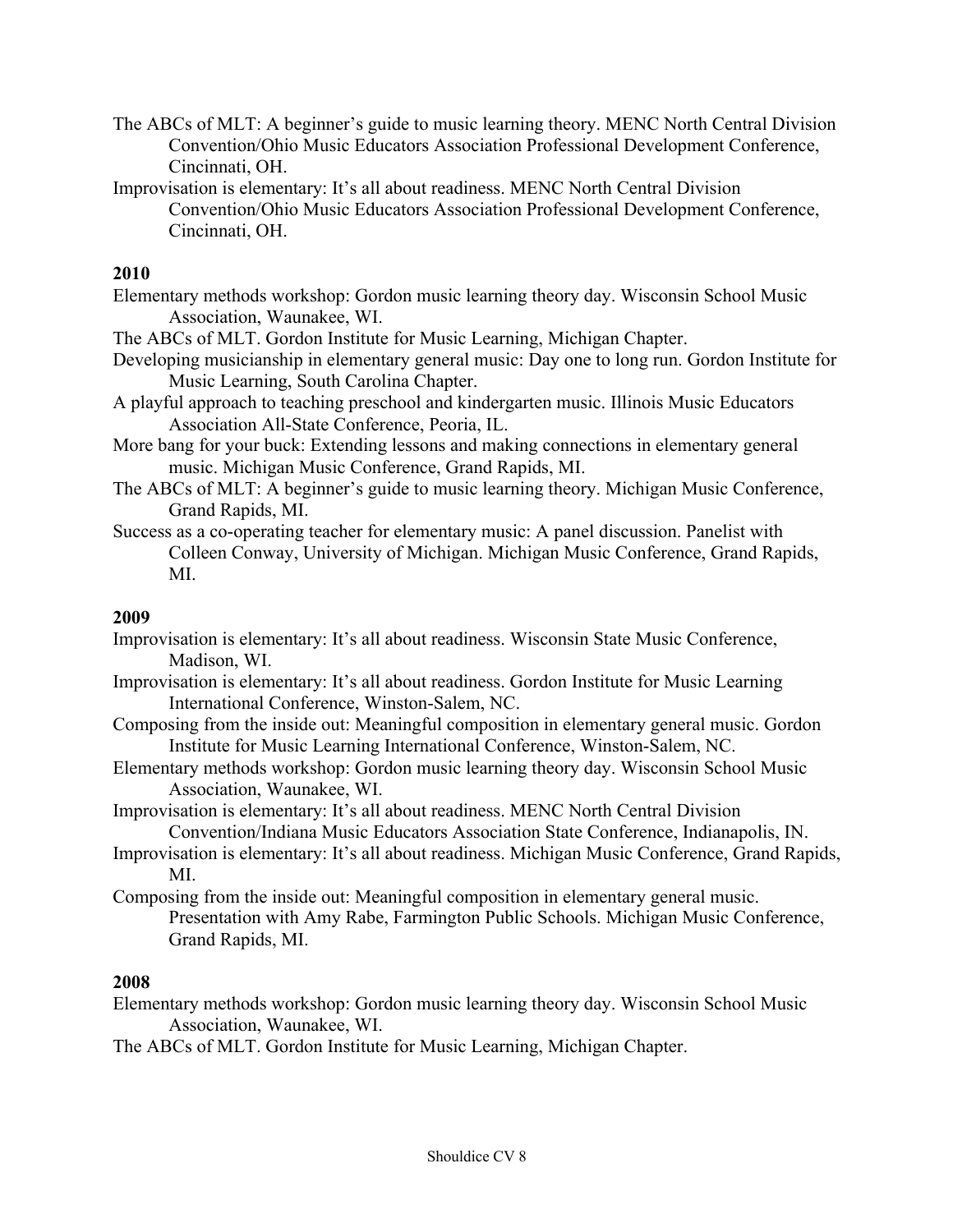**2007**

- Composing with tonal understanding in elementary general music: Developing tonal audiation. New Directions in Music Education, East Lansing, MI.
- Composing with tonal understanding in elementary general music: Developing tonal audiation. Michigan Music Educators Association Early Careers Conferences, Mount Pleasant, MI.
- Developing students' harmonic understanding: Helping kids find home. Presentation with Cynthia Taggart. Michigan Music Conference, Grand Rapids, MI.

## **RESEARCH PRESENTATIONS**

- Female and feminine-presenting band directors' experiences with gender microaggressions. NAfME National Conference, National Harbor, MD (accepted for November 2022).
- Research to practice: Gender bias in music teaching. Michigan Music Conference, Grand Rapids, MI (January 2022).
- The effect of tonal context on children's singing accuracy. Co-presenter with Amy Sierzega. Amplify 2020: Bringing the Future into Focus/NAfME Biennial Music Research and Teacher Education Conference, Orlando, FL (accepted for November 2020 but canceled due to COVID-19).
- Teachers' experiences as participants in a music-learning-theory-focused virtual mentoring program. Gordon Institute for Music Learning, International Conference, Chicago, IL (August 2019).
- An investigation of the musical identities, self-perceptions, and motivation of elementary students in relation to their experiences in school music class. NAfME Music Research and Teacher Education National Conference, Atlanta, GA (March 2018).
- Swimming upstream: How can we help pre-service teachers break the mold of traditional instrumental music? Instrumental Music Teacher Educators (IMTE) Colloquium, Perrysville, OH (May 2015).
- "I love knowing that what I'm doing has purpose": Male instrumentalists who choose to teach elementary general music. Desert Skies Symposium on Research in Music Education, Tucson, AZ (accepted for February 2015 but unable to present due to death in family).
- Gendered music teaching: Issues and action. Panel co-presented with Tami Draves and Kate Fitzpatrick. NAfME Music Research and Teacher Education Conference, St. Louis, MO (April 2014).
- Don't stop believing!: Nurturing musical ability in ALL of our students. Michigan Music Conference, Grand Rapids, MI (January 2014).
- Metaphor as a tool for understanding (and changing?) pre-service music teachers' beliefs. Symposium on Music Teacher Education, Greensboro, NC (September 2013).
- Trading Hindemith for "Hugs, High-Fives, and Handshakes": One preservice music teacher's decision to teach elementary general music. Desert Skies Symposium on Research in Music Education, Tucson, AZ (February 2013).
- Elementary students' definitions and self-perceptions of being a "good musician." Suncoast Music Education Research Symposium IX: Navigating the Future, Tampa, FL (February 2013).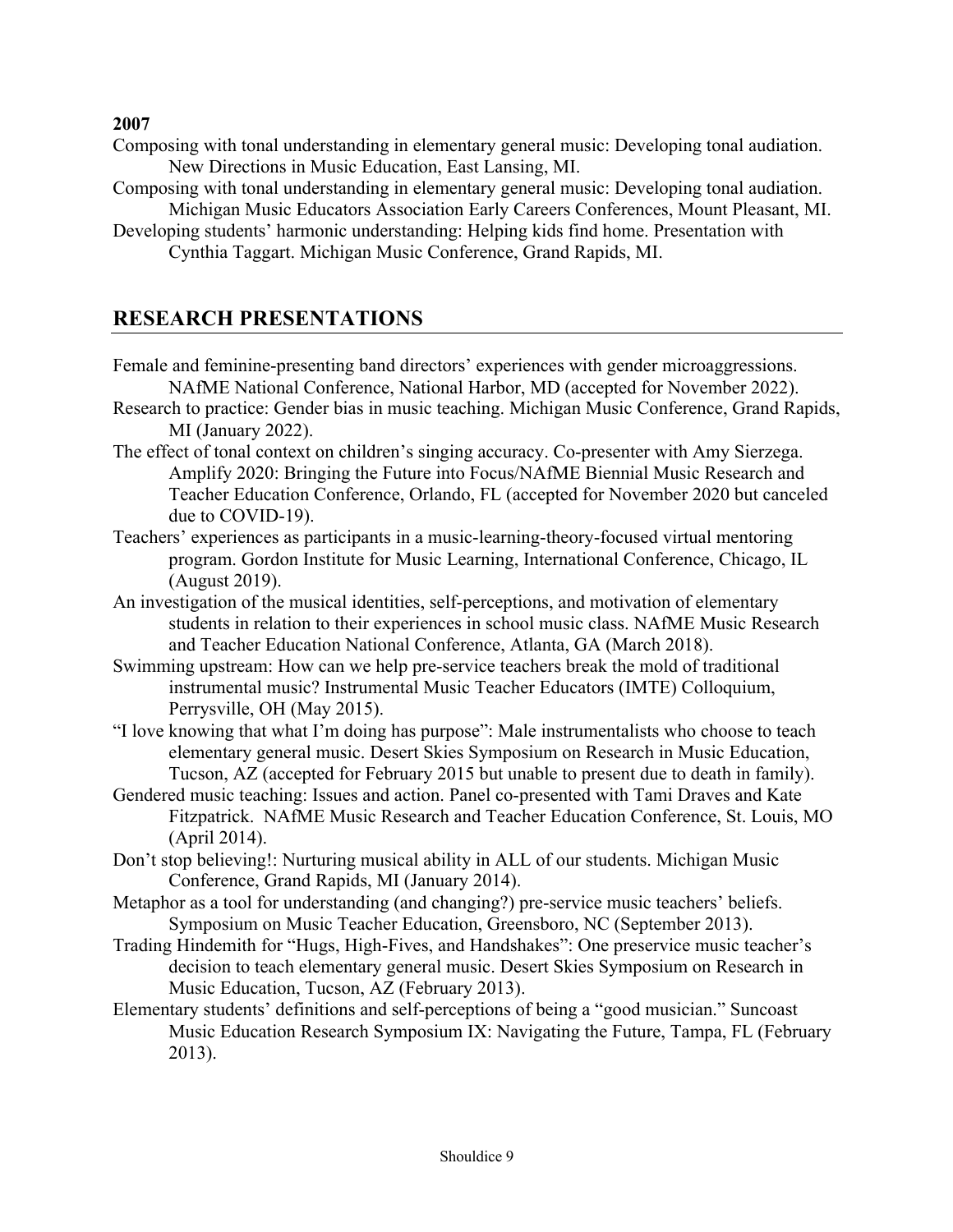- Male and female photographic representation in 50 years of *Music Educators Journal*. Copresented with Adam Kruse, Robin Giebelhausen, and Andrea Ramsey. Suncoast Music Education Research Symposium IX: Navigating the Future, Tampa, FL (February 2013).
- Teachers' beliefs regarding composition in elementary general music: Definitions, values, and impediments. Michigan Music Conference Research Symposium, Grand Rapids, MI (January 2012).
- The real world: Differentiating instruction in the K-4 general music classroom. Co-presented with Karen Salvador. Symposium on Music Teacher Education, Greensboro, NC (September 2011).

### **RESEARCH POSTER PRESENTATIONS**

- "The Effect of Tonal Context on Children's Singing Accuracy." Co-presenter with Amy Sierzega. NAfME National Conference, National Harbor, MD (accepted for November 2022).
- "The Current Status of LGBTQ+ Inclusivity in U.S. Choral Classrooms." Co-presented with Sydney Timmer. Symposium on Music Teacher Education (September 2021).
- "The Effect of Tonal Context on Children's Singing Accuracy." Co-presenter with Amy Sierzega. Amplify 2020: Bringing the Future into Focus/NAfME Biennial Music Research and Teacher Education Conference, Orlando, FL (accepted for November 2020 but canceled due to COVID-19).
- "A Comparison of Virginia Band Performance Assessments in Relation to Director Gender." Copresented with Jessica Eastridge. Virginia Music Educators Association Conference (November 2019).
- "An Investigation of the Musical Identities, Self-Perceptions, and Motivation of Elementary Students in Relation to their Experiences in School Music Classes." 7<sup>th</sup> International Conference on Music Learning Theory, Oak Park, IL (August 2019).
- "Assessment Practices in Elementary General Music: How Do We Rate?" Co-presented with Julie Kastner. Society for Music Teacher Education Symposium, Greensboro, NC (September 2015).
- "Male and Female Photographic Representation in 50 Years of *Music Educators Journal*." Copresented with Adam Kruse, Robin Giebelhausen, and Andrea Ramsey. Committee for Institutional Cooperation (CIC) Music Education Research Conference, Champaign, IL (October 2012).
- "Teachers' Beliefs Regarding Composition in Elementary General Music: Definitions, Values, and Impediments." Committee for Institutional Cooperation (CIC) Music Education Research Conference, East Lansing, MI (October 2011).
- "A Mixed Methods Investigation of K-12 Music Teacher Beliefs and their Relationship to Teaching Practice." Society for Music Teacher Education Symposium, Greensboro, NC (September 2011).
- "A Mixed Methods Investigation of K-12 Music Teacher Beliefs and their Relationship to Teaching Practice." MENC North Central Division Conference/Ohio Music Educators Association Professional Development Conference, Cincinnati, OH (January 2011).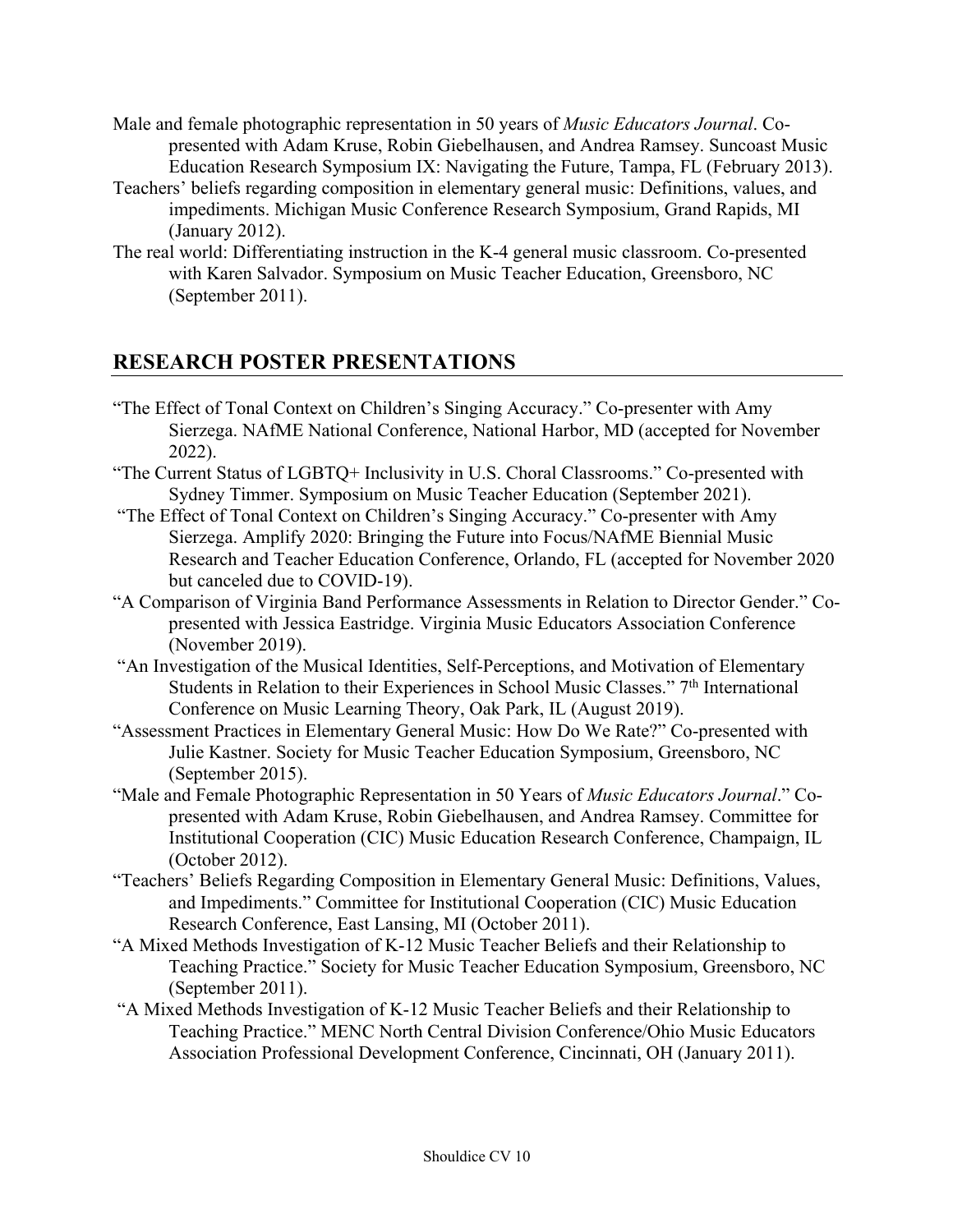### **PUBLICATIONS IN REFEREED JOURNALS**

- Shouldice, H. N. (in press). An exploratory study of the relationships between teachers' beliefs about musical ability, assessment, and the purpose of elementary general music. *Visions of Research in Music Education*.
- Shouldice, H. N. (2022). Gender microaggressions: An examination of existing research on the experiences of female band directors. *Update: Applications of Research in Music Education*. Advance online publication. https://doi.org/10.1177/87551233221094835
- Shouldice, H. N., & Woolnough, V. (2021). Relationships between band festival ratings, director gender, and other selected factors. *Journal of Research in Music Education.* Advance online publication. https://doi.org/10.1177/00224294211060449
- Shouldice, H. N. (2021). Evading the MLT police? Making compromises without compromising core values. *The GIML Audea: A Journal of Research and Applications of Music Learning Theory, 21*(1), 6-12*.*
- Vaughan-Marra, J., & Shouldice, H. N. (2021). Teachers' experiences as participants in a Music-Learning-Theory-focused virtual mentoring program. *The GIML Audea: A Journal of Research and Applications of Music Learning Theory, 21*(1), 13-26*.*
- Shouldice, H. N. (2020). An investigation of musical ability beliefs and self-concept among fourth-grade students in the U.S.A. *International Journal of Music Education, 38*(4), 525- 536.
- Shouldice, H. N., & Eastridge, J. (2020). A comparison of Virginia band performance assessments in relation to director gender. *Journal of Research in Music Education, 68*(2), 125-137*.*
- Shouldice, H. N. (2019). "Everybody has something": One teacher's beliefs about musical ability and their connection to teaching practice and classroom culture. *Research Studies in Music Education, 41*(2), 189-205.
- Shouldice, H. N. (2017). "I love knowing that what I'm doing has purpose": Male instrumentalists who choose to teach elementary general music. *Journal of Music Teacher Education, 27*(1), 48-64.
- Kruse, A. J., Giebelhausen, R., Shouldice, H. N., & Ramsey, A. L. (2015). Male and female photographic representation in 50 years of Music Educators Journal. *Journal of Research in Music Education, 62*(4), 485-500.
- Shouldice, H. N. (2014). Teachers' beliefs regarding composition in elementary general music: Definitions, values, and impediments. *Research Studies in Music Education, 36*(2), 215- 230.
- Shouldice, H. N. (2014). Elementary students' definitions and self-perceptions of being a "good musician." *Music Education Research, 16*(3), 330-345.
- Shouldice, H. N. (2013). Trading Hindemith for "Hugs, High-Fives, and Handshakes": One preservice music teacher's decision to teach elementary general music. *Bulletin of the Council for Research in Music Education, 195*, 41-57.
- Shouldice, H. N. (2013). Encouraging vernacular musicianship in the music learning theory classroom. *The GIML Audea: A Journal of Research and Applications of Music Learning Theory, 18*(1), 9-14.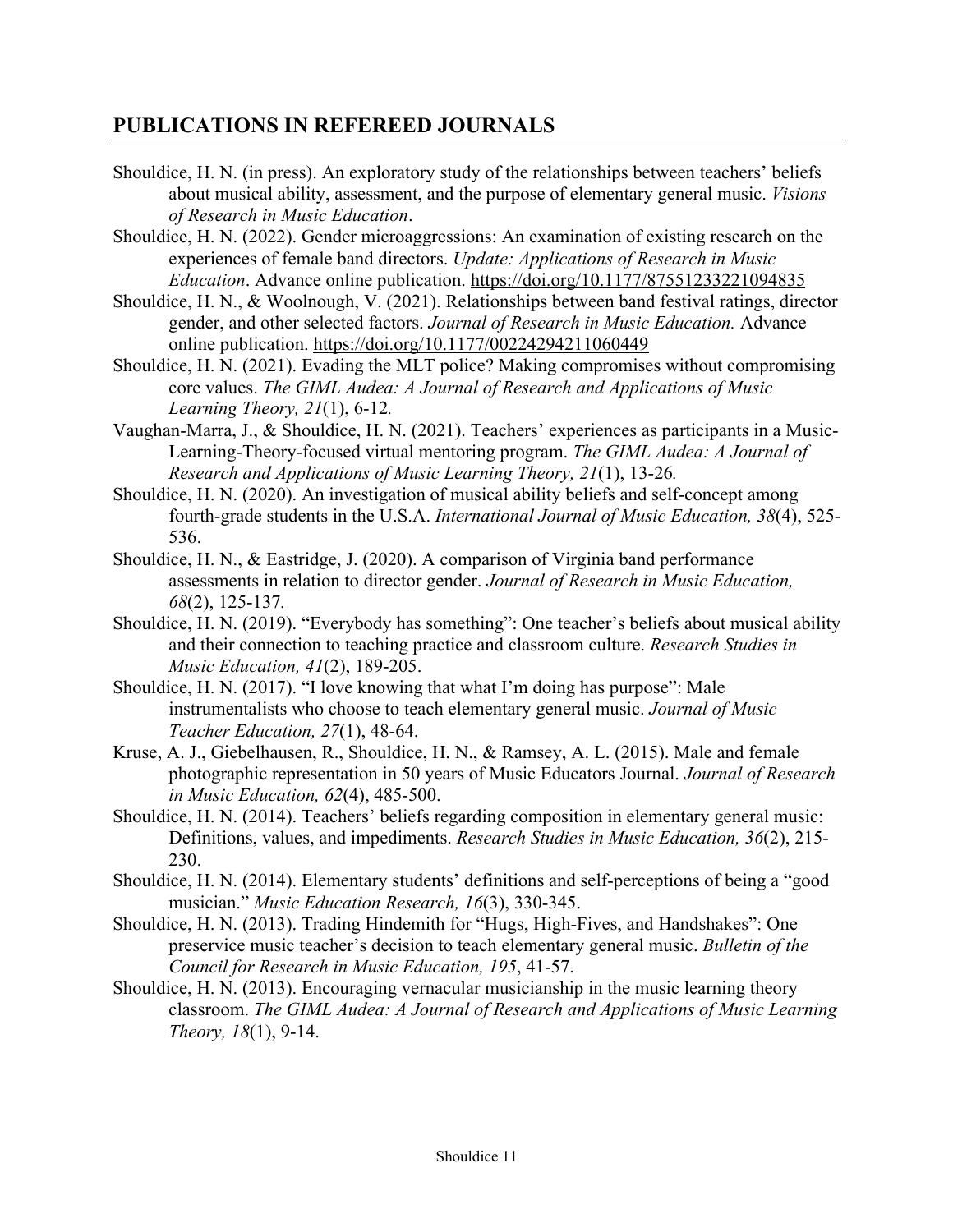### **PUBLICATIONS IN PROFESSIONAL JOURNALS - INVITED**

students' in-school and out-of-school musical experiences. *Michigan Music Educator, 48*(3), 10-12.

Shouldice, H. (2011). (contributor) Jazz: A beginner's guide. *Teaching Music, 18*(6), 32-39.

# **BOOKS**

- Shouldice, H. N. (2021). *Weaving it all together: A practical guide to applying Gordon's Music Learning Theory in the elementary general music classroom*. GIA Publications.
- Reese, J., Shouldice, H. N., & Bailey, J. M. (2021). *Q & A for MLT: General music perspectives on Music Learning Theory*. GIA Publications.

# **BOOK CHAPTERS AND CONTRIBUTIONS**

- Shouldice, H. N. (2020). Contributor to *Music Play 2*. Chicago: GIA Publications.
- Reese, J. A., & Shouldice, H. N. (2019). Assessment in the Music Learning Theory-based classroom. In T. S. Brophy (Ed.), *Handbook on assessment policy and practice in music education* (Vol.2) (pp. 477-502)*.* New York, NY: Oxford University Press.
- Shouldice, H. N. (2018). Audiation-based improvisation and composition in elementary general music. In S. Burton & A. Reynolds (Eds.), *Engaging musical practices: A sourcebook for elementary general music* (pp. 113-134). Lanham, MD: Rowman & Littlefield.
- Kastner, J. D., & Shouldice, H. N. (2016). Assessment in general music education from early childhood through high school: A review of literature. In *Oxford handbooks online*. http://www.oxfordhandbooks.com/view/10.1093/oxfordhb/9780199935321.001.0001/oxf ordhb-9780199935321-e-99.
- Shouldice, H. N. (2015). Metaphor as a tool for understanding (and questioning?) pre-service music teachers' beliefs. In S. W. Conkling (Ed.), *Envisioning music teacher education* (pp. 99-115). Lanham, MD: Rowman and Littlefield Education.
- Shouldice, H. N. (2015). Helping students develop music literacy. In C. Conway (Ed.), *Musicianship-focused curriculum and assessment* (pp. 266-297)*.* Chicago: GIA Publications.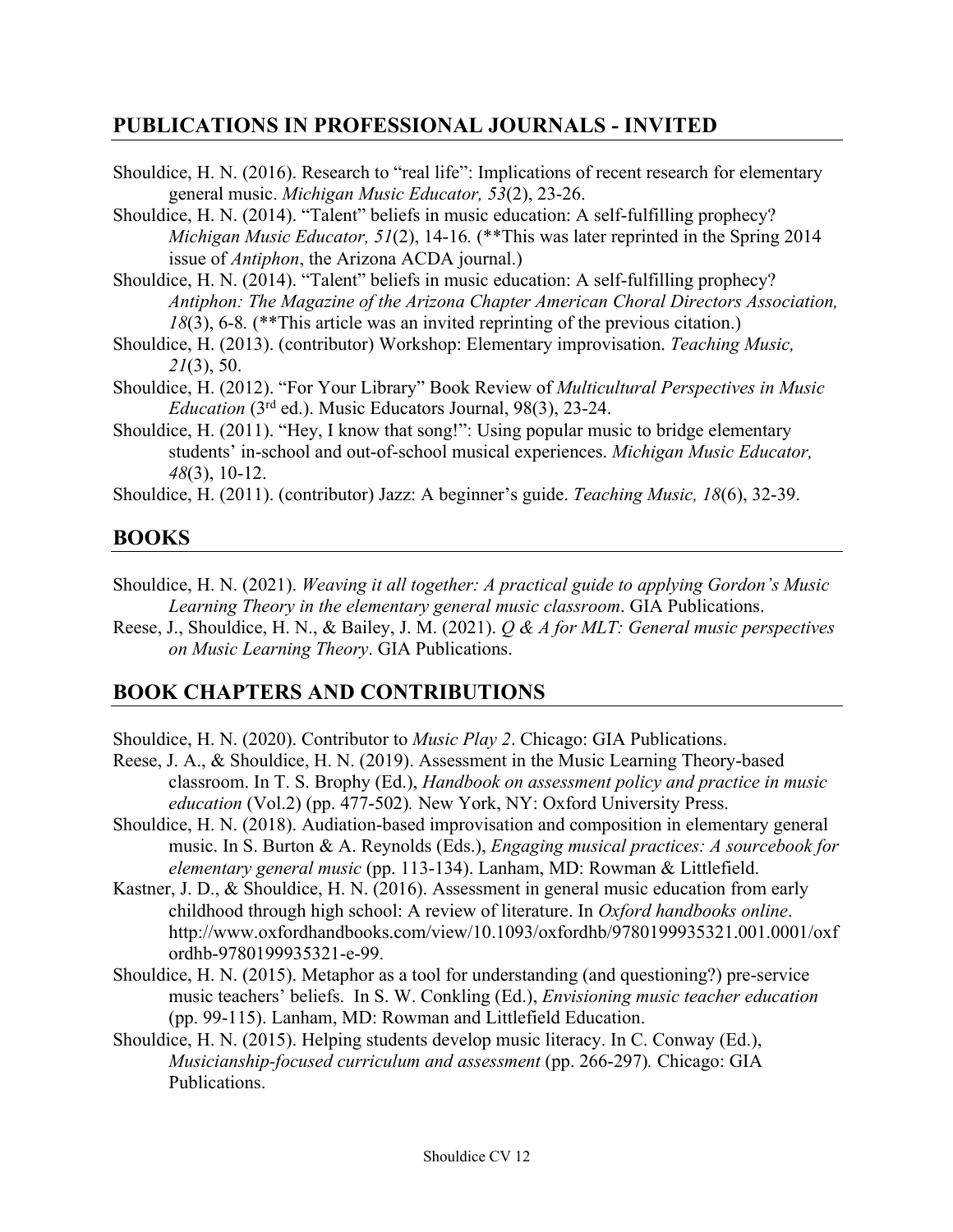Shouldice, H. (2010). Train of thought of a first-time mentor teacher upon accepting a student teacher. In C. M. Conway, M. V. Smith, & T. M. Hodgman, *Handbook for the music mentor* (pp. 164-165). Chicago: GIA Publications.

## **PUBLICATIONS UNDER REVIEW/WORKS IN PROGRESS**

- Before and After: Experiences of a Transgender Band Director (research manuscript under review).
- An Exploration of Musical Self-Efficacy and Chair Placement Among Middle School Band Students (research manuscript under review).
- The Current Status of LGBTQ+ Inclusivity in U.S. Choral Classrooms (research manuscript in progress).
- Gender-based Microaggressions Experienced by Female Band Directors (research manuscript in progress).
- The Effect of Tonal Context on Children's Singing Accuracy (research study in progress).

A Comparative Study of the Paper and Computerized Versions of the Intermediate Measures of Music Audiation (research study in progress)

### **SERVICE**

#### **NATIONAL SERVICE**

Gordon Institute for Music Learning

Chair of Virtual Teacher Mentoring Program, 2018-present Research Commission Member, 2020-present Review board member, *Audea: A Journal for Research and Applications of Music Learning Theory*, 2021-2024 Immediate Past-President, 2019-2022 President, 2016-2019 President-Elect, 2013-2016 Chair of Education Commission, 2009-2013 Executive Board Member, 2007-2022

Blog Author, 2019-present (https://everydaymusicality.com/research-to-real-life/) Established and currently maintain a blog called "Research to Real Life: Practical Applications of Music Education Research for Teachers" to disseminate weekly summaries of published research studies in practitioner-friendly language

Podcast Host/Producer, 2020-present (https://everydaymusicality.com/podcast/) Established and currently maintain a podcast called "Everyday Musicality: Unlocking the Inner Musician Through MLT" to provide professional development on Gordon's Music Learning Theory for music educators.

#### Reader/Reviewer

Guest reviewer for *International Journal of Music Education.* Guest reviewer for *Research Studies in Music Education*.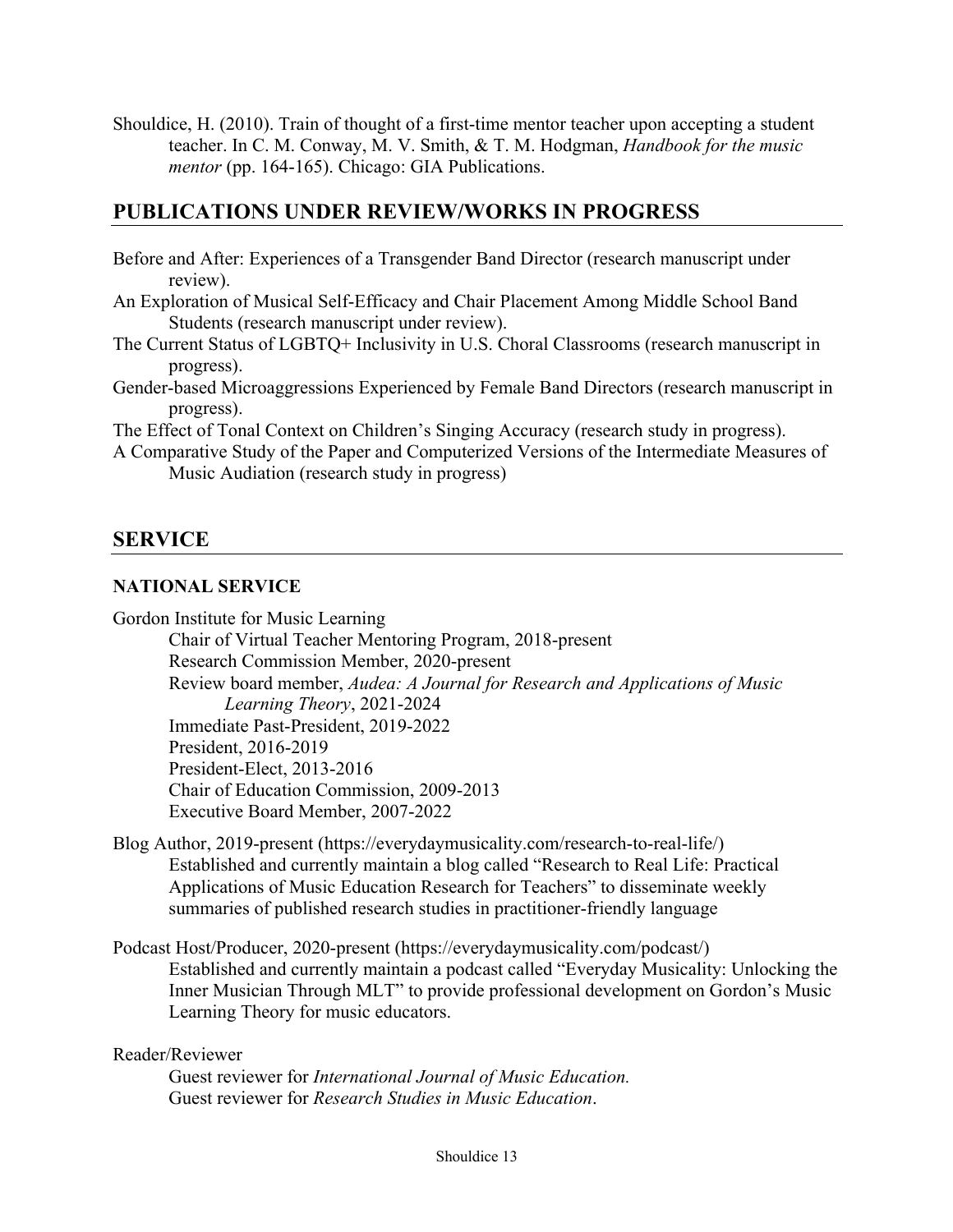Guest reviewer for *Bulletin of the Council for Research in Music Education*. Chapter entitled "Qualitative Research in General Music Education" by Ann Marie Stanley, published in *The Oxford Handbook of Qualitative Research in American Music Education*.

Chapter entitled "Assessment in Music Education: The State of the Art" by Timothy S. Brophy, published in *The Oxford Handbook of Assessment Policy and Practice in Music Education*.

In-service Clinics/Professional Development

- Improvisation is elementary: It's all about readiness! (2.5-hour virtual professional development). Success Academy Charter Schools, Brooklyn, NY, August 2020.
- The ABC's of MLT (1-day in-service). Sun Prairie Area School District, Sun Prairie, WI, 2019.
- Implementing Gordon's Music Learning Theory (2-day teacher professional development), Orange Schools, Orange, CT, 2018.

### **STATE SERVICE**

Michigan Music Education Association *Michigan Music Educator,* General Music Column Editor, 2010-2017 Society for General Music Liaison, 2010-2017 General Music Fall Workshop Chair, 2013-2017 Chair of planning committee for inaugural fall elementary music workshop, 2012-2013 Roundtable Moderator, MMEA Research Symposium, 2014 & 2015 Gordon Institute for Music Learning, Michigan Chapter President, 2007-2009 Vice-President, 2005-2007 Newsletter Editor, 2005-2007 In-service Clinics/Professional Development Fostering vocal creativity and improvisation in elementary music (1-hour teacher professional development). Marshall Public Schools, Marshall, MI, January 2022. Teaching harmony step-by-step: A sequential approach to developing harmonic audiation (1-hour teacher professional development). Marshall Public Schools, Marshall, MI, January 2022. The ABC's of MLT (1/2-day in-service). Northville Public Schools, Northville, MI, 2018. A playful approach to teaching preschool and kindergarten music (1/2-day in-service clinic), Huron Valley Schools, Highland, MI, 2017. Assessment in elementary general music (1/2-day in-service). VanBuren Schools, Belleville, MI, 2015. Assessing musical skills and development in elementary music. Arts First! (professional development conference), Oakland Schools, Oakland County, MI, 2011. Teaching students with special needs in the elementary music classroom (1/2 day inservice clinic). Livonia Public Schools, Livonia, MI, 2007.

#### **UNIVERSITY SERVICE (SELECTED)**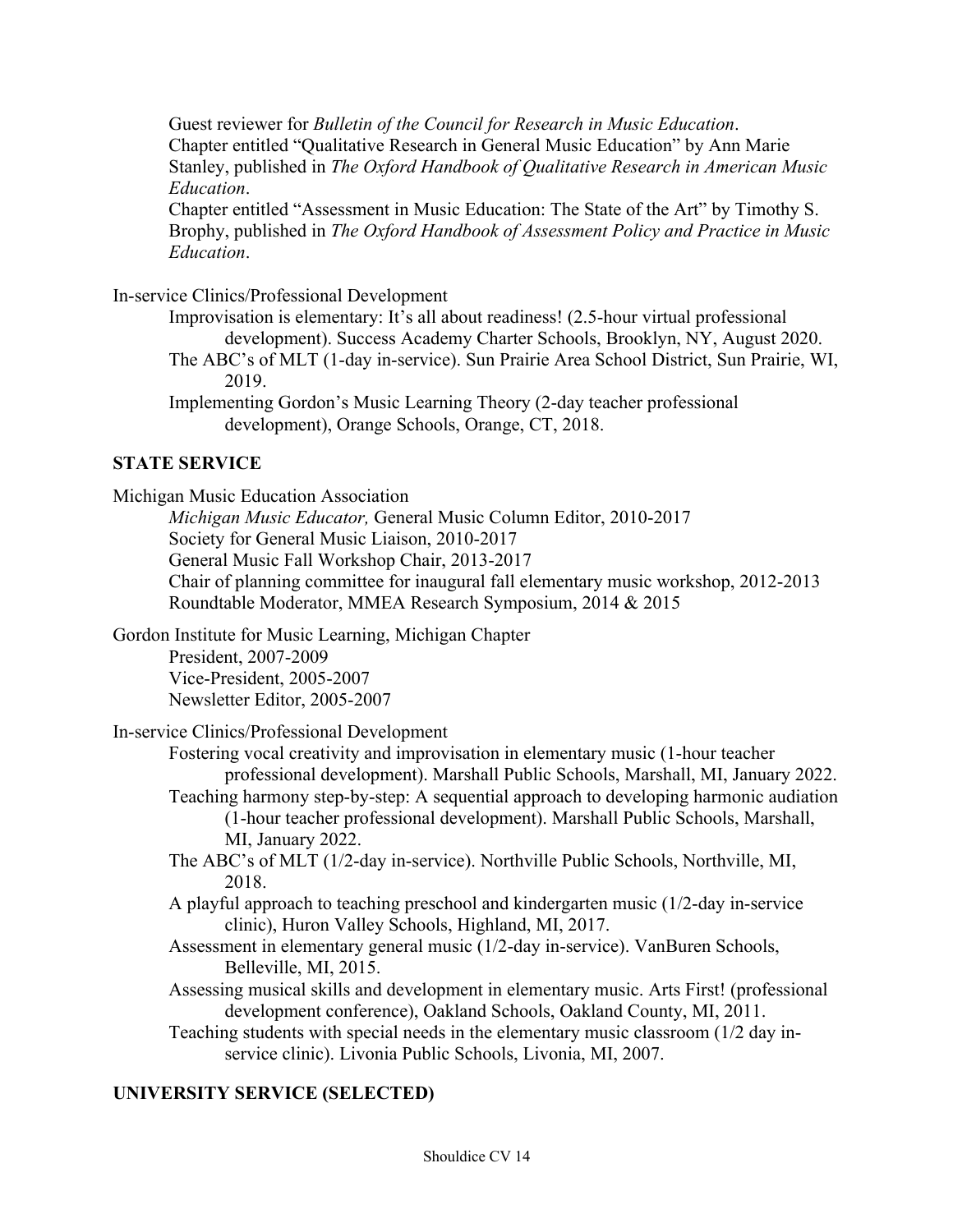University/College Service:

University Sabbatical and Research Leave Committee, Chair, Winter 2022 Secondary Methods Teaching Committee, EMU College of Arts & Sciences, 2013-2019 Advanced Programs Committee, EMU College of Education, 2013-2016

Recording Secretary, 2013-2016

Departmental Service:

Instruction Committee, EMU School of Music & Dance, 2017-present

- Chair, 2020-2021
- Recording Secretary, 2017-2019
- Faculty Search Committee for Director of Orchestral Activities, EMU School of Music & Dance, 2018-2019

Assessment Coordinator, EMU School of Music & Dance, 2014-2015, 2016-2019 Music Therapy Faculty Search Committee, EMU School of Music & Dance, 2017-2018 Personnel Committee, EMU School of Music & Dance, 2014-2016

## **HONORS AND AWARDS**

Faculty Research Fellowship, Eastern Michigan University, 2021.

- Josephine Nevins Keal Professional Development Fellowship, Eastern Michigan University, 2020.
- Edwin E. Gordon Research Fund Grant Recipient, Gordon Institute for Music Learning, 2019.
- Josephine Nevins Keal Professional Development Fellowship, Eastern Michigan University, 2019.
- James E. Brickley Faculty Professional Development and Innovation Award, Eastern Michigan University, 2018.
- Edwin E. Gordon Research Fund Grant Recipient, Gordon Institute for Music Learning, 2018.
- James E. Brickley Faculty Professional Development and Innovation Award, Eastern Michigan University, 2017.
- Josephine Nevins Keal Professional Development Fellowship, Eastern Michigan University, 2015.

Outstanding Dissertation Award Nominee, The Council for Research in Music Education, 2015. Provost's New Faculty Research Award, Eastern Michigan University, 2014.

Dissertation Completion Fellowship, Michigan State University, 2013.

Excellence-in-Teaching Citation, Michigan State University, 2012.

- Leadership Endowment Fellowship from the Council of Graduate Students and the Graduate School, Michigan State University, 2012.
- Travel Fellowships from the Graduate School and the College of Music, Michigan State University, 2011, 2012, 2013.
- Graduate Teaching Assistantship, Michigan State University, College of Music, 2010-2013.

Graduation with High Honors, Michigan State University, Honors College, 2002.

Mackey-Niland Award in Music Education, Michigan State University, 2000.

Professorial Assistantship, Michigan State University, Honors College, 1997-1999.